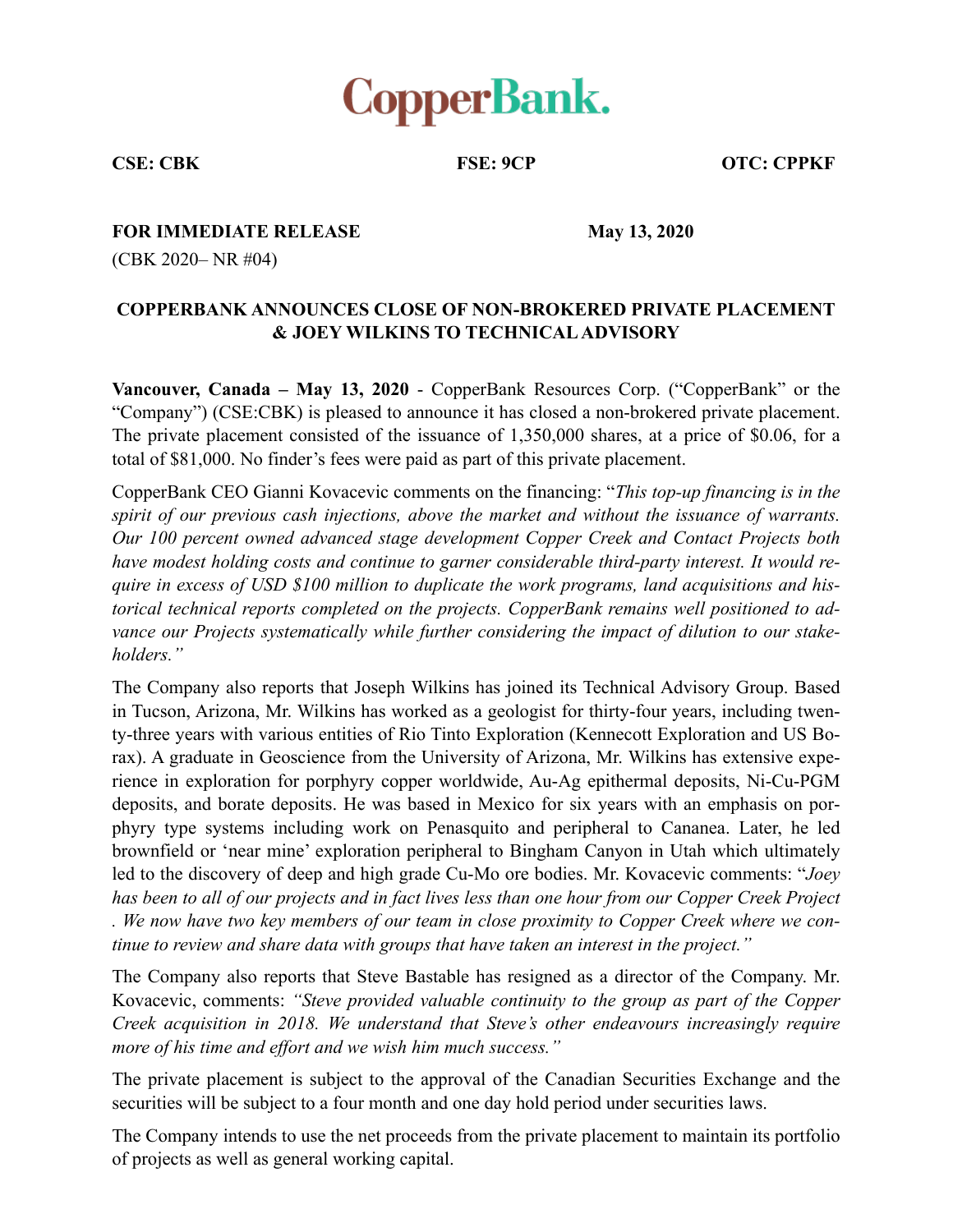## **About CopperBank**

**CopperBank** is a Canadian exploration mining company focused on energy related metal exploration in The United States of America. The Company trades on the Canadian Securities Exchange – CSE- under the symbol "CBK".

On behalf of CopperBank Resources Corp.

"*Gianni Kovacevic*"

| Address: | Suite 1500, 409 Granville Street, Vancouver, BC V6C 1T2 |
|----------|---------------------------------------------------------|
| $Tel^+$  | 604-889-0852                                            |
| E-mail:  | $g_k(a)$ copperbankcorp.com                             |
| Website: | www.copperbankcorp.com                                  |

Advisory Regarding Forward-Looking Statements

*Certain information in this release constitutes forward looking statements or information ("forward-looking statements") under applicable securities laws and necessarily involves risks and uncertainties. Forward-looking statements included herein are made as of the date of this news release and, except as required by applicable law, CopperBank does not undertake any obligation to update or revise any of the forward-looking statements, whether as a result of new information, future events or otherwise. The forward-looking statements contained in this document are expressly qualified by this cautionary statement. Forward-looking statements relate to future events or future performance and reflect management of CopperBank's expectations or beliefs regarding future events. In certain cases, forward-looking statements can be identified by the use of words such as "plans", or "believes", or variations of such words and phrases or statements that certain actions, events or results "may", "could", "would", "might" or "will be taken", "occur" or "be achieved" or the negative of these terms or comparable terminology. Examples of forward-looking statements in this news release include, but are not limited to, statements with respect to the Company's ongoing review of its existing portfolio, the involvement of CopperBank in any potential divestiture, spin-out, partnership or other transactions involving the Company's portfolio assets, and the ability of the Company to complete any such transactions, the ability of CopperBank to enter into transactions that will ultimately enhance shareholder value, and potential future work or activities in respect of the Pyramid project or the Contact project. Although CopperBank believes that the expectations reflected in the forward-looking statements are reasonable, forward-looking statements have been based on factors and assumptions concerning future events which may prove to be inaccurate. Those factors and assumptions are based upon currently available information available to CopperBank. Forward-looking statements are based, in part, on assumptions and factors that may change or prove to be incorrect, thus causing actual results, performance or achievements to be materially different from those*